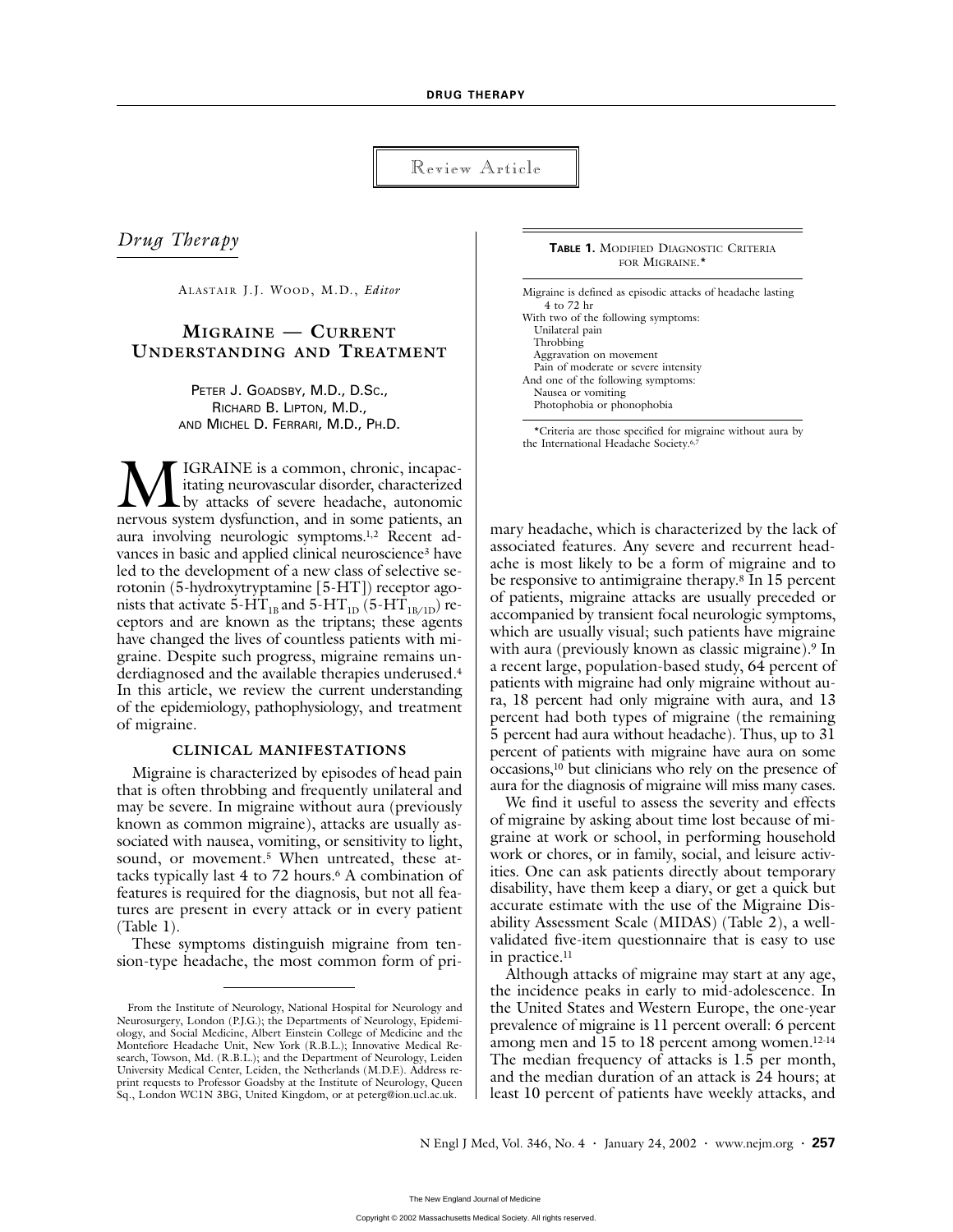**TABLE 2.** MIGRAINE DISABILITY ASSESSMENT SCALE (MIDAS) QUESTIONNAIRE.\*

| Instructions: Please answer the following questions about all the headaches you have had over the<br>last 3 months. Write your answer in the box next to each question. Write zero if you did not do<br>the activity in the last 3 months. (Please refer to the calendar below, if necessary.) |                       |
|------------------------------------------------------------------------------------------------------------------------------------------------------------------------------------------------------------------------------------------------------------------------------------------------|-----------------------|
| 1. On how many days in the last 3 months did you miss work or school because of your                                                                                                                                                                                                           |                       |
| headaches?                                                                                                                                                                                                                                                                                     | $\square\square$ days |
| 2. How many days in the last 3 months was your productivity at work or school reduced                                                                                                                                                                                                          |                       |
| by half or more because of your headaches? (Do not include days you counted in ques-                                                                                                                                                                                                           |                       |
| tion 1 where you missed work or school.)                                                                                                                                                                                                                                                       | $\square\square$ days |
| 3. On how many days in the last 3 months did you not do household work because of                                                                                                                                                                                                              |                       |
| your headaches?                                                                                                                                                                                                                                                                                | $\square\square$ days |
| 4. How many days in the last 3 months was your productivity in household work reduced                                                                                                                                                                                                          |                       |
| by half or more because of your headaches? (Do not include days you counted in ques-                                                                                                                                                                                                           |                       |
| tion 3 where you did not do household work.)                                                                                                                                                                                                                                                   | $\square\square$ days |
| 5. On how many days in the last 3 months did you miss family, social, or leisure activities                                                                                                                                                                                                    |                       |
| because of your headaches?                                                                                                                                                                                                                                                                     | $\square\square$ days |
| A. On how many days in the last 3 months did you have a headache? (If a headache lasted                                                                                                                                                                                                        |                       |
| more than one day, count each day.)                                                                                                                                                                                                                                                            | $\square\square$ days |
| B. On a scale of $0-10$ , on average how painful were these headaches (where $0=$ no pain at                                                                                                                                                                                                   |                       |
| all, and $10 = \pi a$ as bad as it can be)?                                                                                                                                                                                                                                                    |                       |
| *The questionnaire is from Stewart et al. <sup>11</sup>                                                                                                                                                                                                                                        |                       |

20 percent have attacks lasting two to three days.12 Thus, 5 percent of the general population have at least 18 days of migraine per year, and at least 1 percent — that is, more than 2.5 million persons in North America — have at least 1 day of migraine per week. The lifetime prevalence of migraine is at least 18 percent,13 although among older subjects the figures are deflated by recall bias. In the United States, most patients with migraine have not seen a physician for headache during the previous year, have never received a medical diagnosis of migraine, and use over-thecounter medications to the exclusion of prescription drugs.15 A recent survey by the World Health Organization (WHO) rates severe migraine, along with quadriplegia, psychosis, and dementia, as one of the most disabling chronic disorders.16 This ranking suggests that in the judgment of the WHO, a day with severe migraine is as disabling as a day with quadriplegia.

## **PATHOPHYSIOLOGY**

Migraine is best understood as a primary disorder of the brain.17 It is a form of neurovascular headache: a disorder in which neural events result in the dilation of blood vessels, which, in turn, results in pain and further nerve activation.18 Migraine is not caused by a primary vascular event. Migraine attacks are episodic and vary within and among patients. We may best explain this variability by considering the basic biologic problem in migraine to be the dysfunction of an ion channel in the aminergic brain-stem nuclei that normally modulates sensory input and exerts neural influences on cranial vessels.17

In patients with familial hemiplegic migraine, mis-

sense mutations in the  $\alpha_1$  subunit of the voltage-gated P/Q-type calcium channel have been identified.19 It is possible that other ion-channel mutations contribute to migraine without aura, since it is primarily cases of migraine with aura that have been linked to the familial-hemiplegic-migraine locus.20 It thus seems possible that the aura of migraine is separate from the headache,<sup>21</sup> with aura susceptibility genes as its determinant<sup>22</sup>; the pain and associated features of migraine itself may be determined by another gene or genes.

## **Migraine and the Brain**

As noted above, migraine probably results from a dysfunction of brain-stem or diencephalic nuclei that are involved in the sensory — particularly nociceptive — modulation of craniovascular afferents. Activation in the brain stem during attacks of migraine has been detected with the use of positron-emission tomography.23,24 Moreover, the aura of migraine is likely to be the human counterpart of the animal phenomenon of Leão's spreading depression.25 Aura is characterized by a wave of oligemia that passes across the cortex<sup>26-29</sup> at the characteristically slow rate of 2 to 6 mm per minute.<sup>30</sup> A short phase of hyperemia precedes this oligemia31 and is likely to be a correlate of such symptoms as flashing, jagged lights. Oligemia is a response to depressed neuronal function and is still clearly present when the headache starts.29,32 These findings, together with direct evidence that the local oxygen supply is more than adequate,33 make the notion that migraine is simply a vascular headache untenable (Fig. 1).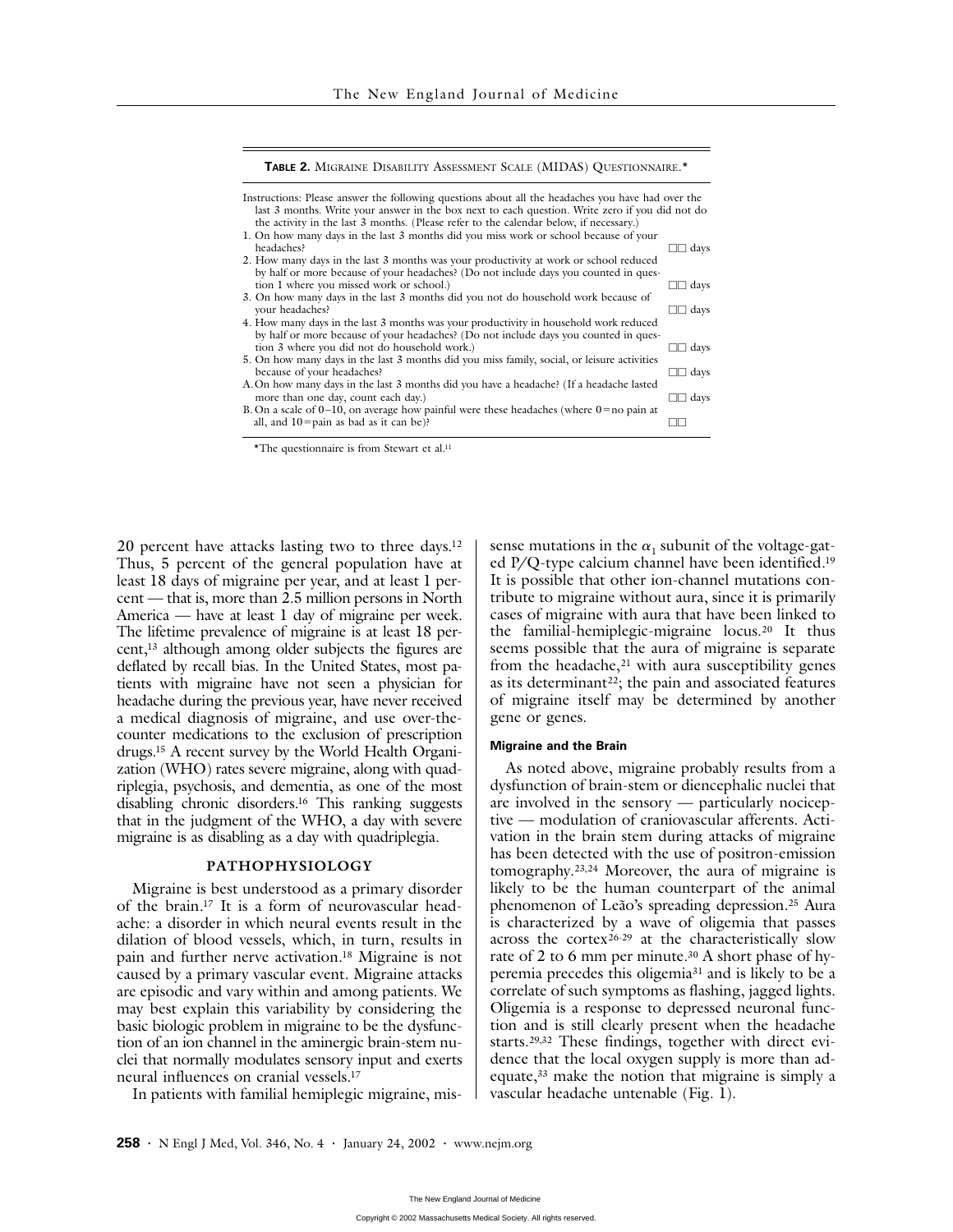

#### **Figure 1.** Pathophysiology of Migraine.

Migraine involves dysfunction of brain-stem pathways that normally modulate sensory input. The key pathways for the pain are the trigeminovascular input from the meningeal vessels, which passes through the trigeminal ganglion and synapses on secondorder neurons in the trigeminocervical complex. These neurons, in turn, project through the quintothalamic tract, and after decussating in the brain stem, form synapses with neurons in the thalamus. There is a reflex connection between neurons in the pons in the superior salivatory nucleus, which results in a cranial parasympathetic outflow that is mediated through the pterygopalatine, otic, and carotid ganglia. This trigeminal–autonomic reflex is present in normal persons<sup>34</sup> and is expressed most strongly in patients with trigeminal–autonomic cephalgias, such as cluster headache and paroxysmal hemicrania; it may be active in migraine. Brain imaging studies suggest that important modulation of the trigeminovascular nociceptive input comes from the dorsal raphe nucleus, locus ceruleus, and nucleus raphe magnus.

#### **Pain Mechanisms**

We do not completely understand the pathogenesis of pain in migraine, but three key factors merit consideration: the cranial blood vessels, the trigeminal innervation of the vessels, and the reflex connections of the trigeminal system with the cranial parasympathetic outflow. The substance of the brain is largely insensate; pain can be generated by large cranial vessels,35 proximal intracranial vessels,36,37 or by the dura mater.38-40 These vessels are innervated by branches of the ophthalmic division of the trigeminal nerve,40 whereas the structures of the posterior fossa are innervated by branches of the C2 nerve roots.41

In nonhuman primates, stimulation of vascular afferents leads to the activation of neurons in the superficial layers of the trigeminal nucleus caudalis in the region of the cervicomedullary junction and the superficial layers of the dorsal horns of the C1 and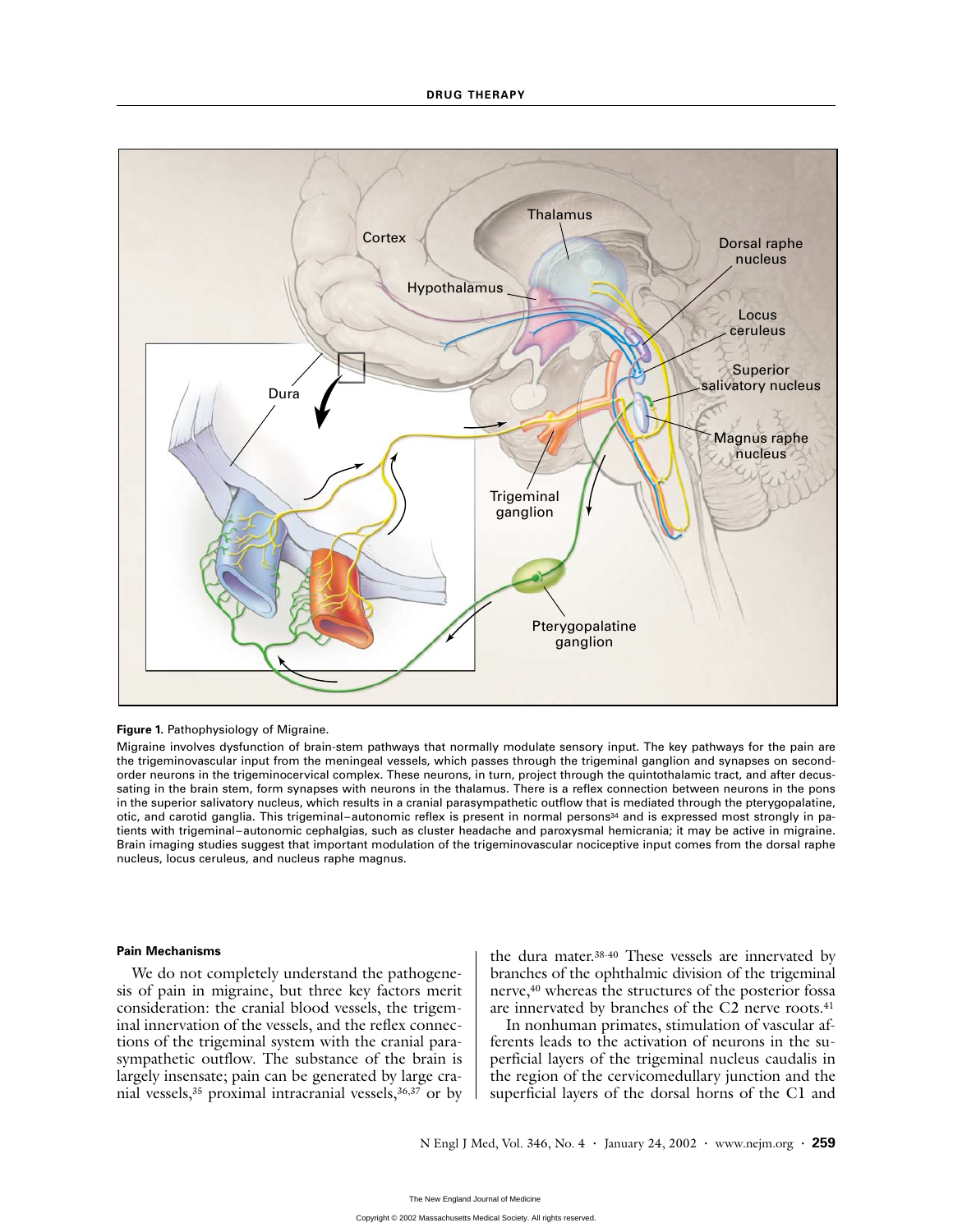C2 levels of the spinal cord $42,43$  — the trigeminocervical complex. Similarly, stimulation of branches of C2 activates neurons in the same regions of the brain.44-46 The involvement of the ophthalmic division of the trigeminal nerve and the overlap with structures innervated by C2 explain the common distribution of migraine pain over the frontal and temporal regions, as well as the involvement of parietal, occipital, and high cervical regions by what is, in essence, referred pain.

Peripheral trigeminal activation in migraine is evidenced by the release of calcitonin-gene–related peptide, a vasodilator, $47$  but the mechanism of the generation of pain is not clear. Studies in animals suggest that the pain may be caused by a sterile neurogenic inflammatory process in the dura mater,<sup>48</sup> but this mechanism has no clearly demonstrated correlate in humans.49 The pain may be a combination of an altered perception — as a result of peripheral or central sensitization — of craniovascular input that is not usually painful34 and the activation of a feed-forward neurovascular dilator mechanism that is functionally specific for the first (ophthalmic) division of the trigeminal nerve.50

# **DRUG THERAPY**

Approaches to treating migraine can be divided into nonpharmacologic therapies and pharmacologic therapies. Nonpharmacologic therapies include education of the patient about the disorder, its mechanisms, approaches to treatment, and changes in lifestyle involved in the avoidance of triggers of migraine. In patients with migraine, the brain does not seem to tolerate the peaks and troughs of life well. Thus, regular sleep, regular meals, exercise, avoidance of peaks of stress and troughs of relaxation, and avoidance of dietary triggers can be helpful. The crucial message is that the patient should aim for a certain regularity of habits, rather than adhere to a long list of prohibitions of foods and activities. What cannot be known is the sensitivity of the brain to such triggers at any given time. This uncertainty leaves many patients frustrated by the fact that the same manipulations intended to avoid triggering migraine will lead to different outcomes on different days. It can be helpful to explain the nature of this variability to patients. An evidence-based review of nonpharmacologic approaches to treatment of migraine was recently published.51

Drugs for the treatment of migraine can be divided into drugs that are taken daily whether or not headache is present to reduce the frequency and severity of attacks52 and drugs that are taken to treat attacks as they arise. Treatments for attacks can be further divided into nonspecific and migraine-specific treatments. Nonspecific treatments, such as aspirin, acetaminophen, nonsteroidal antiinflammatory drugs, opiates, and combination analgesics, are used to treat a wide range of pain disorders. Specific treatments,7 including ergotamine, dihydroergotamine, and the triptans, are effective for treating neurovascular headaches, such as migraine and cluster headache, but not for treating other types of pain, such as pure tensiontype headache<sup>53</sup> or atypical facial pain. $54$  Given that there are responses to placebo in patients with migraine,55 that there is a significant rate of nonresponse to oral drugs, and that triptans have not been studied systematically in patients with such problems as subarachnoid hemorrhage or meningitis, triptans should not be used as diagnostic testing agents in patients with headache.

## **PREVENTIVE THERAPY**

The decision to start a preventive therapy in a patient with migraine is best made collaboratively. On the basis of a combination of the frequency, duration, severity, and tractability of acute attacks, as well as the preference of the patient, a sensible selection can be made. Patients who have attacks that are unresponsive to acute-attack medications and that cause substantial disability are candidates for preventive therapy. If attacks occur at least twice a month, if the patient may be at risk for rebound headache, or if the migraine diary kept by the patient reveals a clear trend toward an increasing frequency of attacks, it is probably better to consider prevention than to wait for the problem to become more troublesome. It is not clear how preventive therapy works, although it seems likely that it modifies the sensitivity of the brain that underlies migraine.

In general, if headaches occur one to two days per month, there is usually no need for preventive therapy; if they occur three to four days per month, preventive therapy should be considered; if the patient has five or more attacks per month, preventive therapy should be considered seriously. The available options are listed in Table 3, and the evidence regarding their use has been extensively reviewed.50 Often, the doses required to reduce the frequency of headache cause marked and intolerable side effects. Each drug should be started at a low dose, and the dose should be gradually increased to a reasonable maximum; patients should be reminded that this approach often entails some delay in achieving efficacy.

On average, about two thirds of the patients given any of the drugs listed in Table 3 will have a 50 percent reduction in the frequency of headaches. It is our practice to explain the side effects of these drugs and engage the patient in the decision-making process. We avoid methysergide, at least initially, because of its fibrotic complications,58,59 and we carefully explain the teratogenicity of divalproex (valproate).60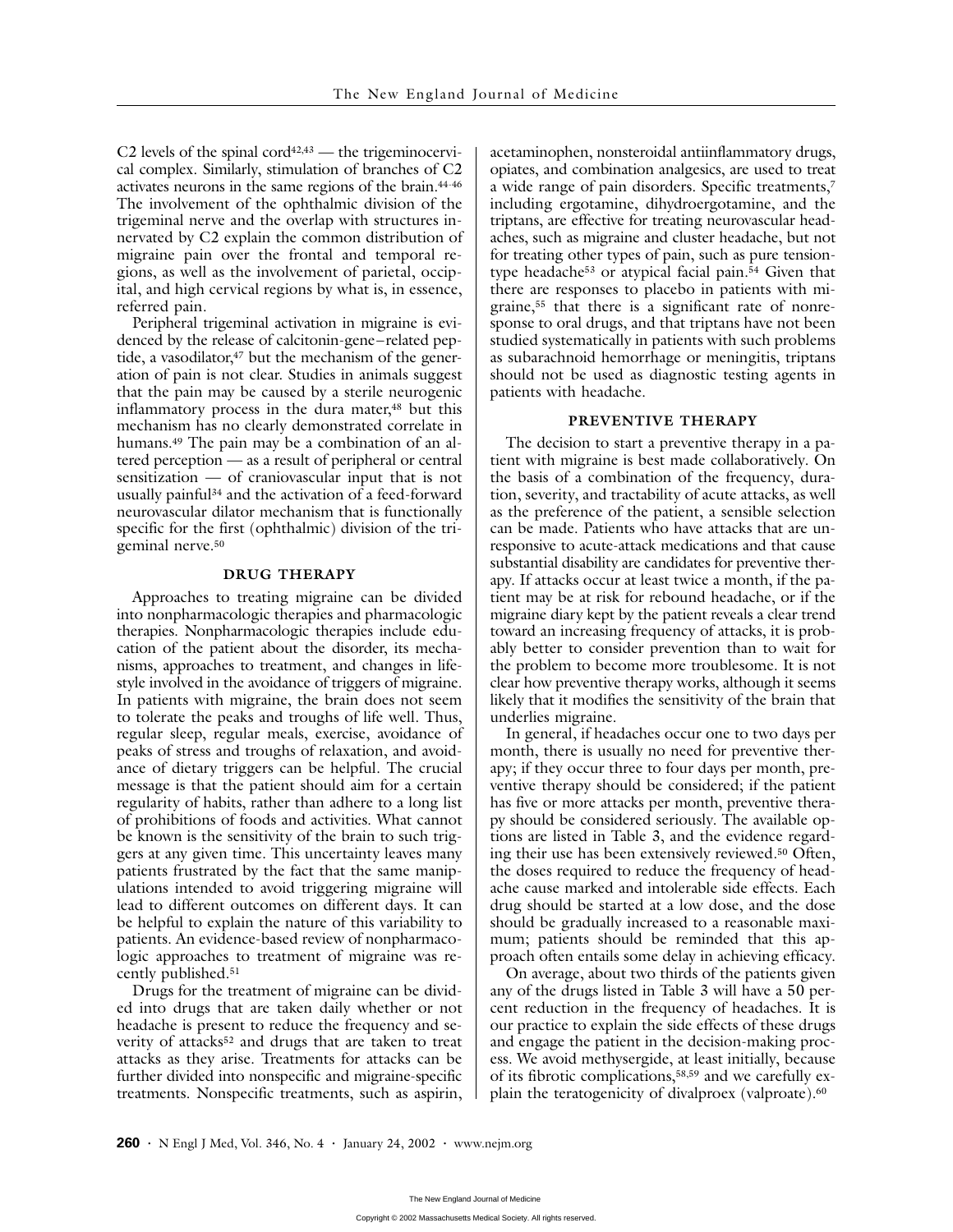| <b>DRUG</b>                                      | <b>DOSE</b>                            | <b>SELECTED SIDE EFFECTS</b>                                                                                 |
|--------------------------------------------------|----------------------------------------|--------------------------------------------------------------------------------------------------------------|
| Proven or well accepted                          |                                        |                                                                                                              |
| $\beta$ -Adrenergic-receptor antagonists         |                                        |                                                                                                              |
| Propranolol                                      | $40-120$ mg twice<br>daily             | Reduced energy, tiredness, postural<br>symptoms; contraindicated in                                          |
| Metoprolol                                       | $100-200$ mg daily                     | patients with asthma                                                                                         |
| Amitriptyline                                    | $25-75$ mg at bed-<br>time†            | Drowsiness                                                                                                   |
| Divalproex (valproate)                           | $400-600$ mg twice<br>daily            | Drowsiness, weight gain, tremor, hair<br>loss, fetal abnormalities, hemato-<br>logic and liver abnormalities |
| Flunarizine                                      | $5-15$ mg daily                        | Tiredness, weight gain, depression,<br>parkinsonism                                                          |
| Serotonin antagonists                            |                                        |                                                                                                              |
| Pizotyline (pizotifen)                           | $0.5-3$ mg daily                       | Drowsiness, weight gain                                                                                      |
| Methysergide <sup>+</sup>                        | $1-6$ mg daily                         | Drowsiness, leg cramps, hair loss, ret-<br>roperitoneal fibrosis                                             |
| Widely used but with poor evidence<br>of benefit |                                        |                                                                                                              |
| Verapamil                                        | $160 - 320$ mg daily                   | Constipation, leg swelling, atrioven-<br>tricular conduction disturbances                                    |
| Selective serotonin-reuptake inhibitors          |                                        | Anxiety, insomnia                                                                                            |
| Promising                                        |                                        |                                                                                                              |
| Gabapentin                                       | 900–2400 mg daily Tiredness, dizziness |                                                                                                              |
| Topiramate                                       | $25 - 200$ mg daily                    | Confusion, paresthesias, weight loss                                                                         |

TABLE **3.** PREVENTIVE THERAPY FOR MICRAINE.\*

\*Commonly used preventive therapies are listed with reasonable doses and common side effects. Local prescribing information should be consulted before use.

†In some patients, only 10 mg is needed, although often 1 mg/kg of body weight is required. ‡Treatment must be discontinued for one month every six months.

§There have been positive placebo-controlled studies of these drugs,<sup>56,57</sup> but more data are required.

## **TREATMENT OF ACUTE ATTACKS**

#### **Analgesic and Nonsteroidal Antiinflammatory Drugs**

In many patients, migraine responds well to simple treatment at the time of an attack. There are several key features of the successful use of such treatments, after the preference of the patient and any contraindications have been taken into consideration. The drug should be taken as soon as the headache component of the attack is recognized.61 The dose of drug should be adequate; for example, 900 mg of aspirin, $62,63$  1000 mg of acetaminophen, $64$  500 to  $1000$  mg of naproxen,<sup>65</sup> 400 to 800 mg of ibuprofen,66 or appropriate doses of a combination of these drugs.67,68 The administration of antiemetic drugs or drugs that increase gastric motility is likely to facilitate the absorption of the primary drug and thus help to ameliorate the attack.63,69,70 Overuse of these drugs should be avoided; for example, intake should be restricted to no more than two to three days a week, and a headache diary should be kept and monitored for any escalation in drug use. It is important to remember that the severity of migraine attacks and their response to treatment may vary; patients may therefore require only one drug for some attacks but several drugs for more bothersome attacks.

As a rule, we avoid the use of opiates. These drugs seem to mask the pain without suppressing the pathophysiologic mechanism of the attack, often leaving the patient cognitively impaired. Their use may lead to addiction, and for most patients, they offer no advantages over more migraine-specific therapy.

#### **Ergot Derivatives**

The main advantages of the ergotamine and dihydroergotamine ergot derivatives are their low cost and the long experience with their use.71,72 The major disadvantages are their complex pharmacology, their erratic pharmacokinetics, the lack of evidence regarding effective doses, their potent and sustained generalized vasoconstrictor effects, which are associated with adverse vascular events, and the high risk of overuse syndromes and rebound headaches.72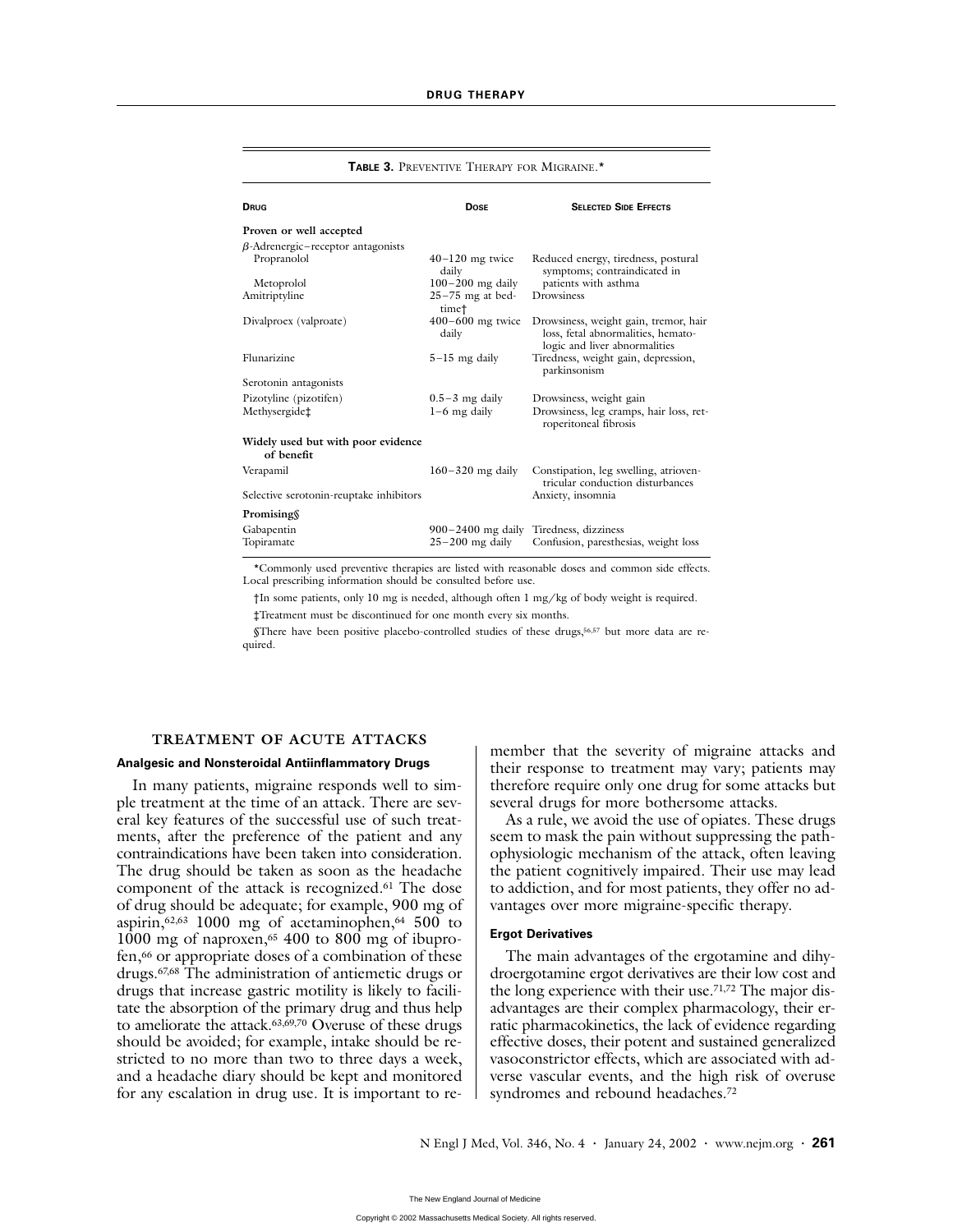# **The Triptans**

In comparison with the ergot derivatives, the triptans (Table 4) have distinct advantages — notably, selective pharmacology, simple and consistent pharmacokinetics, evidence-based prescription instructions, established efficacy based on well-designed controlled trials, moderate side effects, and a wellestablished safety record.5,87 The most important disadvantages of the triptans are their higher cost and the restrictions on their use in the presence of cardiovascular disease.

### *Pharmacology and Mechanisms of Action*

The triptans are serotonin  $5-HT_{1B/1D}$ –receptor agonists. They were discovered<sup>88</sup> as a result of studies of serotonin and migraine89-93 that led to the identification of an atypical 5-HT receptor. Activation of the novel receptor can close cranial arteriovenous anastomoses,94 and its anatomical distribution is restricted in vivo.95 Seven major subclasses of 5-HT receptors — classes 1 through 7 — are now recognized.<sup>96,97</sup> The triptans all activate the  $5-HT_{1B/1D}$ receptor and, to a lesser extent, the  $5-HT_{1A}$  or  $5-HT_{1F}$ receptor. It is likely that the  $5-HT_{1B/1D}$ –agonist activity is the primary mechanism of the therapeutic effects of these drugs, although a therapeutic action at the  $5-HT_{1F}$  receptor has not been excluded.<sup>98</sup> Exclusively 5-HT<sub>1D</sub>–mediated effects were studied with the use of PNU142633,<sup>99</sup> but the results were inconclusive.100 This compound, which has exclusively neural action, produced some chest symptoms remarkably similar to those that occur with triptans.<sup>101</sup> We define a triptan as a  $5-HT_{1B/1D}$ –receptor agonist.<sup>102</sup>

Triptans have three potential mechanisms of action: cranial vasoconstriction,<sup>88</sup> peripheral neuronal inhibition,<sup>48</sup> and inhibition of transmission through second-order neurons of the trigeminocervical complex.102 Which mechanism is the most important is as yet unclear.103 These actions inhibit the effects of activated nociceptive trigeminal afferents and, in this way, control acute attacks of migraine (Fig. 2).

There are five triptans in routine clinical use: sumatriptan, naratriptan, rizatriptan, zolmitriptan, and almotriptan. Eletriptan was recently approved in Europe; frovatriptan is awaiting approval; and donitriptan is in preclinical development.104 During migraine attacks, the oral absorption of many drugs is delayed,<sup>69</sup> so there may be an advantage to nonoral methods of administration, such as the use of nasal sprays, inhalers, suppositories, or injections. Most patients, however, prefer oral formulations,<sup>105</sup> which account for 80 percent of all triptan prescriptions; we therefore focus on the oral formulations. Sumatriptan is also available in subcutaneous,<sup>106</sup> rectal,<sup>107</sup> and intranasal<sup>108</sup> formulations; these will be discussed separately. The pharmacokinetic properties of the triptans are summarized in Table 4.

#### *Safety and Tolerability*

It is crucial to distinguish between safety and tolerability in discussing studies of treatments for acute migraine. Tolerability refers to the extent of medically unimportant but clinically irritating side effects of drugs, such as tingling, flushing, and sensations of pressure; safety is assessed on the basis of records of medically important side effects. Because the latter type of effects may be rare, safety is best assessed after large-scale clinical exposure. The triptans differ from one another in terms of tolerability but not in terms of safety. The most frequent side effects are tingling, paresthesias, and sensations of warmth in the head, neck, chest, and limbs; less frequent are dizziness, flushing, and neck pain or stiffness. Triptans can constrict coronary arteries and may cause chest symp-

| <b>TABLE 4. PHARMACOKINETIC CHARACTERISTICS OF TRIPTANS.</b> * |                    |                    |                   |                     |                             |             |                      |
|----------------------------------------------------------------|--------------------|--------------------|-------------------|---------------------|-----------------------------|-------------|----------------------|
| <b><i>VARIABLE</i></b>                                         | <b>SUMATRIPTAN</b> | <b>ALMOTRIPTAN</b> | <b>ELETRIPTAN</b> | <b>FROVATRIPTAN</b> | <b>NARATRIPTAN</b>          | RIZATRIPTAN | <b>ZOLMITRIPTAN</b>  |
| Half-life (hr)                                                 | 2.0                | 3.5                | 5.0               | 25.0                | $5.0 - 6.3$                 | 2.0         | 3.0                  |
| Time to maximal concen-<br>tration (hr)                        |                    |                    |                   |                     |                             |             |                      |
| During attacks                                                 | 2.5                | $2.0 - 3.0$        | 2.8               | 3.0                 |                             | 1.0         | 4.0                  |
| At other times                                                 | 2.0                | $1.4 - 3.8$        | $1.4 - 1.8$       | 3.0                 | $2.0 - 3.0$                 | 1.0         | $1.8 - 2.5$          |
| Oral bioavailability (%)                                       | 14                 | 69                 | 50                | $24 - 30$           | $63 - 74$                   | 40          | 40                   |
| Metabolism and excretion<br>Primary route<br>Secondary route   | <b>MAO</b>         | CYP450 and MAO     | CYP3A4            | Renal, 50%          | Renal, 70%<br><b>CYP450</b> | <b>MAO</b>  | CYP450<br><b>MAO</b> |

\*Data are derived from multiple studies.73-86 MAO denotes monoamine oxidase, CYP450 cytochrome P450, and CYP3A4 the 3A4 isoform of cytochrome P450.

**262 ·** N Engl J Med, Vol. 346, No. 4 **·** January 24, 2002 **·** www.nejm.org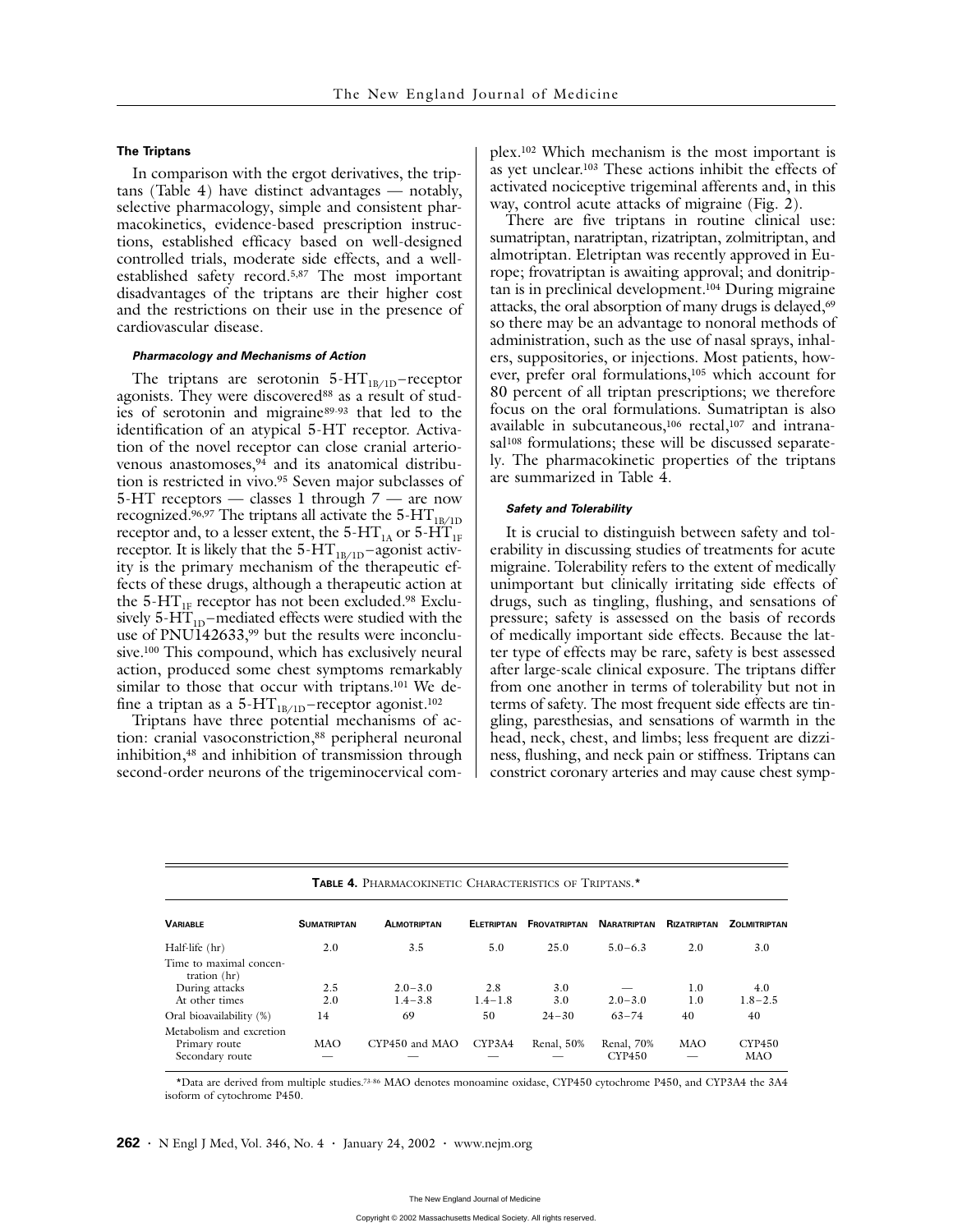

**Figure 2.** Possible Sites of Action of Triptans in the Trigeminovascular System.

toms, sometimes closely mimicking angina pectoris. Such symptoms may cause alarm, so the cardiovascular issues warrant discussion. When patients are warned about these symptoms, they rarely cause problems.

In rare instances, however, triptan therapy has been associated with myocardial infarction.<sup>87</sup> There has thus been general concern about the safety of triptans. This concern is supported by in vitro pharmacologic studies that demonstrate the potential of the triptans to constrict the coronary vessels of humans, although ergotamine and dihydroergotamine have a more potent and longer-lasting effect than the triptans.109 It is clear from anatomical studies using antibodies selective for human  $5-HT_{1B}$  or  $5-HT_{1D}$ receptors<sup>110</sup> that  $5-HT_{1B}$  receptors are located primarily in the cranial circulation but are also found

in the coronary circulation.111 There have been relatively few reports of clinically important myocardial ischemia or infarction, despite the now very substantial human exposure to triptans, particularly to sumatriptan.<sup>87</sup> However, all triptans are  $5-HT_{1B}$  agonists, and thus the sensible contraindications of ischemic heart disease, uncontrolled hypertension, and cerebrovascular disease apply to the entire class.

# **META-ANALYSIS OF STUDIES OF ORAL TRIPTAN THERAPY**

Most trials of triptans have been similar in design<sup>112</sup> and in the population of patients studied  $$ factors that facilitate meta-analysis. We recently performed such a meta-analysis, using data from 24,089 patients in 53 controlled clinical trials of triptans.113,114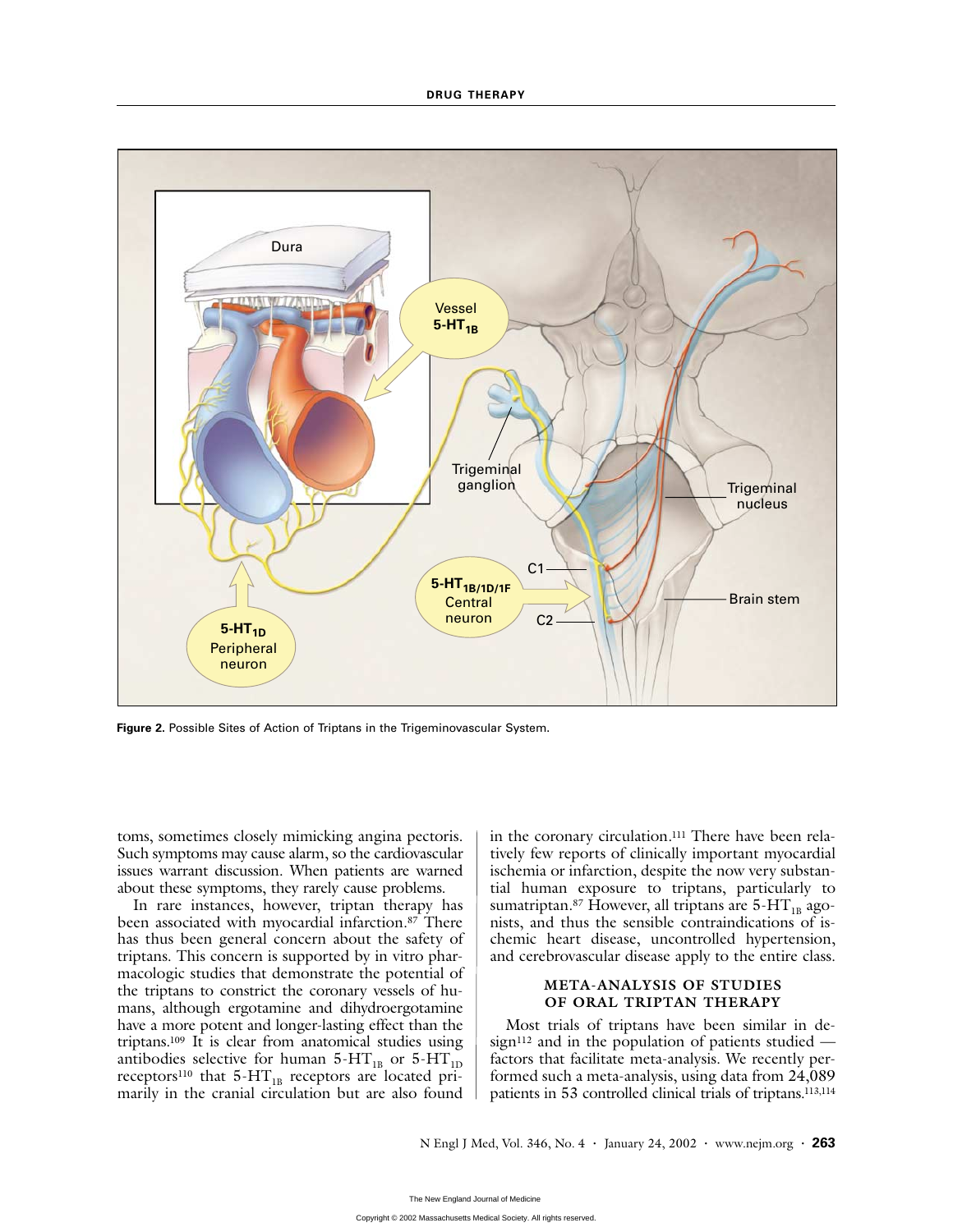We subtracted the rate of response in the placebo group from that in the active-drug group and used this difference, the therapeutic gain, as another means of comparing the results of the trials.115 All doses of all drugs have been compared with the standard of sumatriptan at a dose of 100 mg.

### **Improvement at Two Hours**

The headache (pain) response at two hours was the primary end point in nearly all trials of triptans. As compared with 100 mg of sumatriptan, 10 mg of rizatriptan and 80 mg of eletriptan were significantly more effective, whereas 2.5 mg of naratriptan, 20 mg of eletriptan, and 2.5 mg of frovatriptan were less effective (data were obtained from abstracts only) (Fig. 3A).

Although the freedom from pain is the currently recommended primary end point,<sup>116</sup> it was a secondary end point in most trials. In terms of this end point, 80 mg of eletriptan, 12.5 mg of almotriptan, and 10 mg of rizatriptan were more effective than 100 mg of sumatriptan, whereas 25 mg of sumatriptan, 2.5 mg of naratriptan, and 20 mg of eletriptan were less effective than 100 mg of sumatriptan (Fig. 3B).

#### **Sustained Freedom from Pain**

The percentages of patients with sustained freedom from pain (freedom from pain at 2 hours with no rescue medication and with no recurrence of headache within 24 hours) are shown in Figure 4. These rates were higher with 10 mg of rizatriptan, 80 mg of eletriptan, and 12.5 mg of almotriptan than with 100 mg of sumatriptan, and lower with 20 mg of eletriptan than with 100 mg of sumatriptan.

#### **Intrapatient Consistency of Response**

Efficacy in at least two out of three treated attacks can be considered a reasonable estimate of consistency. Such consistency was found in 67 percent of patients given 100 mg of sumatriptan and 65 percent of those given 50 mg of sumatriptan. The consistency of 10 mg of rizatriptan was evaluated in a novel double-blind, crossover study encompassing four attacks in each patient, with placebo given during one randomly chosen attack in four of five groups of patients; the fifth group received 10 mg of rizatriptan for each of four attacks.117 The unusual design, with the inclusion of placebo, makes it difficult to compare this study with others, but it seems unlikely that the inclusion of placebo would increase consistency. The rates of consistency in the three attacks for which patients received rizatriptan were the highest for any of the triptans; the rates of response and freedom from pain were 86 percent and 48 percent, respectively, in at least two out of three attacks and 60 percent and 20 percent, respectively, in three of three attacks.

## **Tolerability**

Differences among studies in the methods of collecting data on adverse events and in the definitions of such events complicate comparisons. The rates of adverse events with most triptans other than sumatriptan overlap with those found with 100 mg of sumatriptan; there were lower values for 2.5 mg of naratriptan and 12.5 mg of almotriptan. The rates in the latter instances did not differ from those found with placebo.

## **Direct Comparisons**

In general, trials involving direct comparisons provide the optimal comparison between drugs, although encapsulation of treatments, selection bias, and population size may influence results. Some direct comparisons between triptans have been conducted, and the overall results of those to which we had access were consistent with the results of the studies of single triptans.113 Comparisons between the main pharmacologic and clinical characteristics of the new oral triptans and those of 100 mg of oral sumatriptan are summarized in Table 5; information on these characteristics is derived from a synthesis of both types of studies.<sup>113</sup>

#### **Parenteral Sumatriptan**

Subcutaneous sumatriptan, at a dose of 6 mg, has the best pharmacokinetic profile (time to maximal concentration, 10 minutes; bioavailability, 96 percent),118 clinical efficacy (a response rate of 76 percent and a rate of freedom from pain of 48 percent at 60 minutes after administration), $106$  and intrapatient consistency in multiple attacks (up to 90 percent).119 The main limitations are that patients must inject themselves and that the incidence of adverse events is higher and their intensity is greater than with oral sumatriptan. This adverse-event profile may be related to the fixed 6-mg dose, among other factors, since 3 to 4 mg may suffice in many patients.<sup>120</sup> Subcutaneous sumatriptan is also highly effective in the treatment of acute attacks of cluster headache.121 The efficacy and tolerability profiles of rectal and intranasal sumatriptan are very similar to those of the oral formulation.107,108 These formulations may be useful in patients with nausea. Intranasal sumatriptan in a dose of 20 mg is the only triptan with demonstrated efficacy in adolescents,<sup>122,123</sup> in whom migraine attacks are usually of relatively short duration and are associated with more prominent gastrointestinal symptoms and a high rate of response to placebo.124,125

# **SELECTING INITIAL TREATMENT FOR ACUTE ATTACKS**

Migraine is a heterogeneous disorder, so the selection of initial treatment for acute attacks depends on the severity and frequency of the attacks, the associ-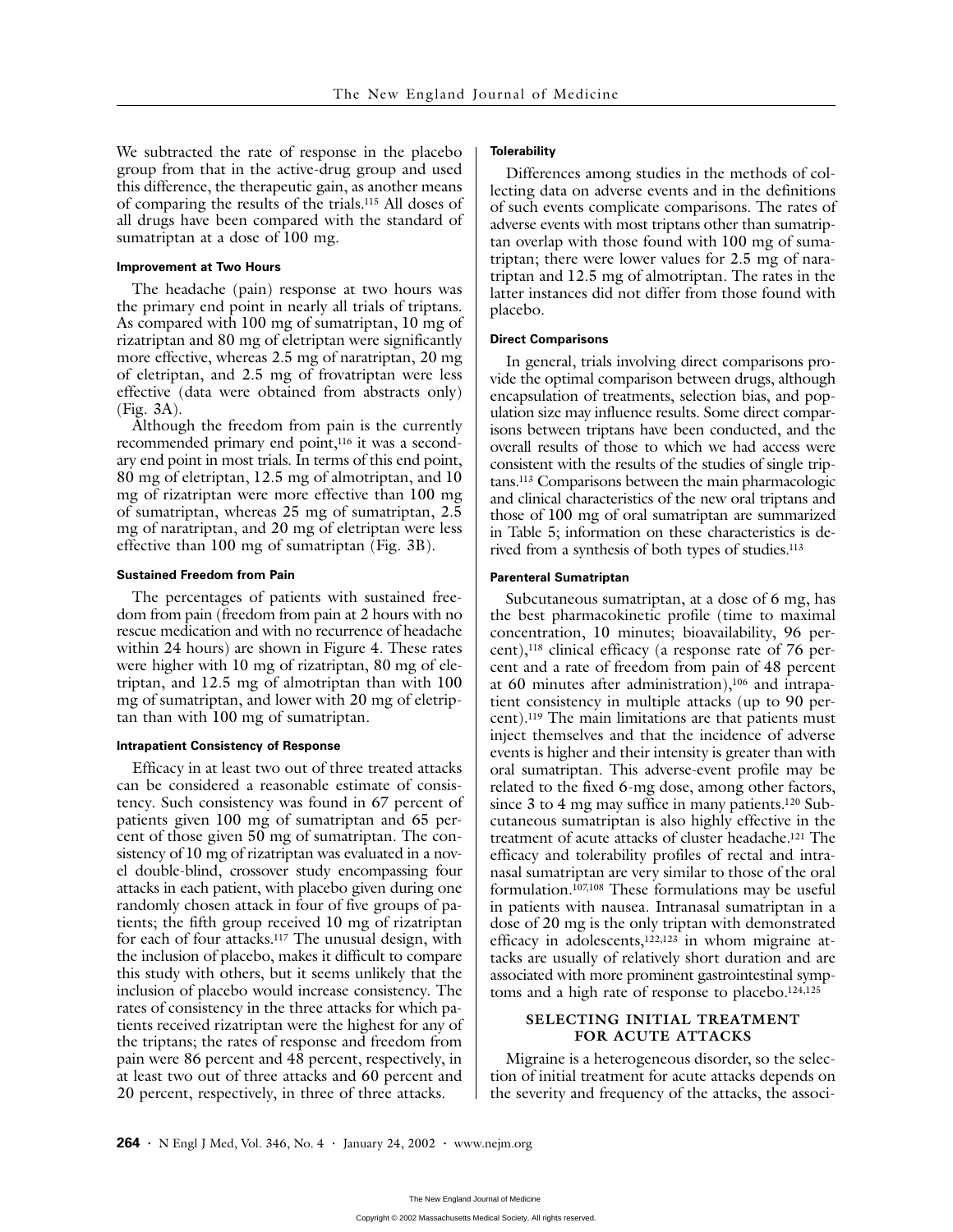

The mean rates and 95 percent confidence intervals of improvement in headache pain at two hours (Panel A) and freedom from headache pain at two hours (Panel B) are shown for each triptan at each dose tested. The box represents the 95 percent confidence interval for 100 mg of sumatriptan — the reference treatment. Adapted from Ferrari et al.113

N Engl J Med, Vol. 346, No. 4 **·** January 24, 2002 **·** www.nejm.org **· 265**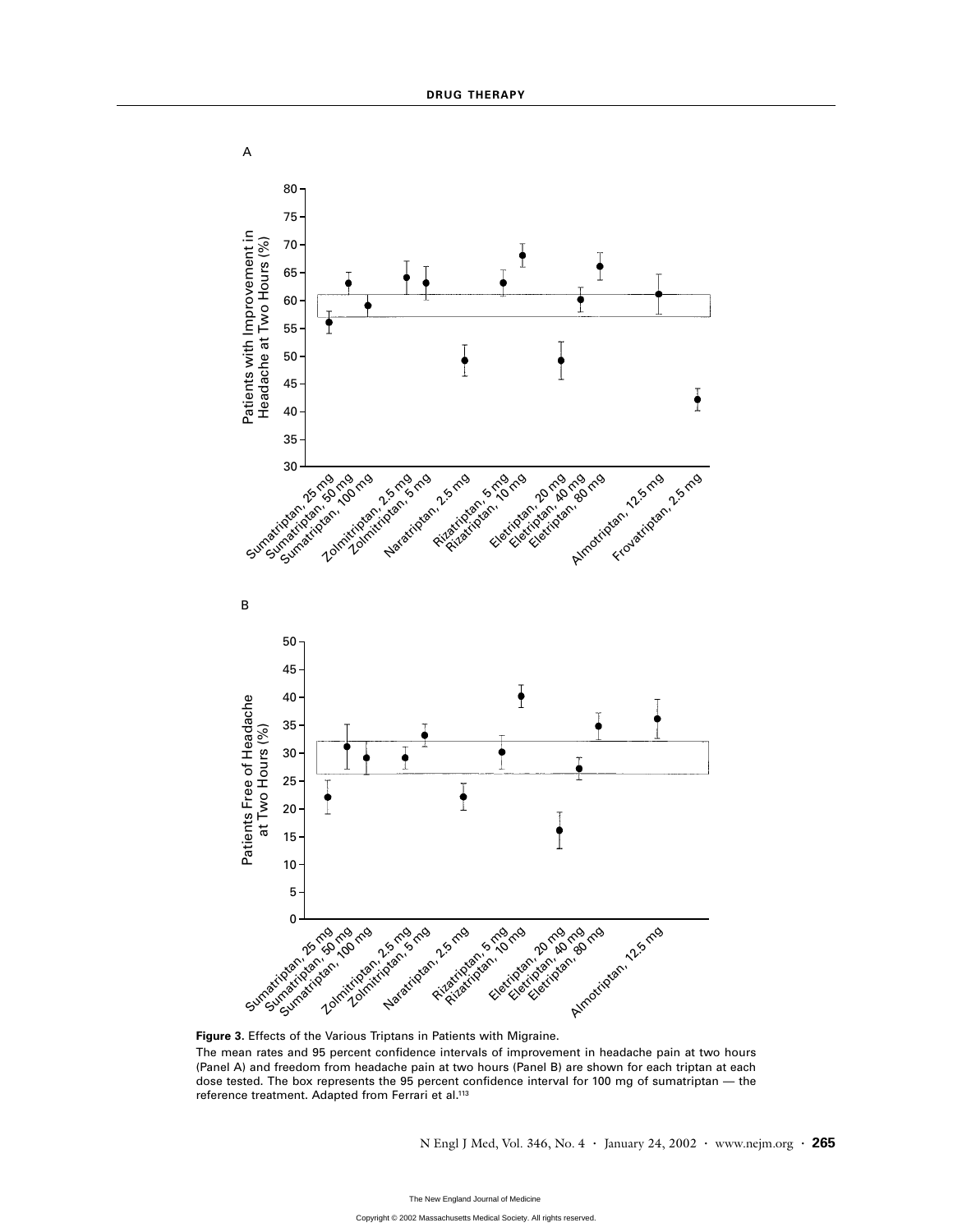

**Figure 4.** Effects of the Various Triptans in Inducing Sustained Freedom from Headache Pain. The mean rates and 95 percent confidence intervals of sustained freedom from headache pain (defined as freedom from pain at 2 hours, no use of rescue medication, and no recurrence of headache within 24 hours) are presented. The box represents the 95 percent confidence interval for 100 mg of sumatriptan.

| TABLE 5. PHARMACOLOGIC AND CLINICAL CHARACTERISTICS OF ORAL TRIPTANS, |                                            |  |
|-----------------------------------------------------------------------|--------------------------------------------|--|
|                                                                       | IN COMPARISON WITH 100 mg OF SUMATRIPTAN.* |  |

| <b>DRUG AND DOSE</b> | <b>PHARMACOKINETIC</b><br><b>PROFILET</b> | <b>RELIEF</b><br>AT 2 HR | <b>SUSTAINED FREEDOM</b><br><b>FROM PAIN</b> | <b>CONSISTENCY</b><br>OF EFFECT# | <b>TOLERABILITY</b> |
|----------------------|-------------------------------------------|--------------------------|----------------------------------------------|----------------------------------|---------------------|
| Sumatriptan          |                                           |                          |                                              |                                  |                     |
| $50$ mg              | =                                         | $=$                      |                                              | $=$ or $-$                       |                     |
| $25$ mg              | $=$                                       |                          | $=$ or $-$                                   |                                  | $^{+}$              |
| Zolmitriptan         |                                           |                          |                                              |                                  |                     |
| $2.5$ mg             | $^{+}$                                    | $=$                      | $=$                                          | $=$                              | $=$                 |
| $5 \text{ mg}$       | $^{+}$                                    | $=$                      | $=$                                          | $=$                              | $=$                 |
| Naratriptan, 2.5 mg  | $^{+}$                                    |                          |                                              |                                  | $++$                |
| Rizatriptan          |                                           |                          |                                              |                                  |                     |
| $5 \text{ mg}$       | $^{+}$                                    | $=$                      |                                              | $=$                              | $=$                 |
| 10 <sub>mg</sub>     | $^{+}$                                    | $^{+}$                   | $^{+}$                                       | $++$                             |                     |
| Eletriptan           |                                           |                          |                                              |                                  |                     |
| $20$ mg              | $\hskip 0.025cm +\hskip 0.025cm$          |                          |                                              |                                  | $=$                 |
| $40$ mg              | $^{+}$                                    | $=$ or $+$               | $=$ or $+$                                   | $=$                              | $=$                 |
| 80 mg                | $\pm$                                     | $+ (+)$                  | $^{+}$                                       | $=$                              |                     |
| Almotriptan, 12.5 mg | $^{+}$                                    | $=$                      | $\pm$                                        | $\pm$                            | $^{++}$             |

\*An equals sign indicates a similar value to that associated with 100 mg of sumatriptan; a plus sign indicates superiority to 100 mg of sumatriptan (and a double plus sign indicates considerable superiority); a minus sign indicates inferiority to 100 mg of sumatriptan.

†The pharmacokinetic profile includes bioavailability and the time to maximal concentration during attacks.

‡The unusual design of the study involving rizatriptan makes it difficult to compare the consistency of its effect with the consistency of the effects of the other drugs.

**266 ·** N Engl J Med, Vol. 346, No. 4 **·** January 24, 2002 **·** www.nejm.org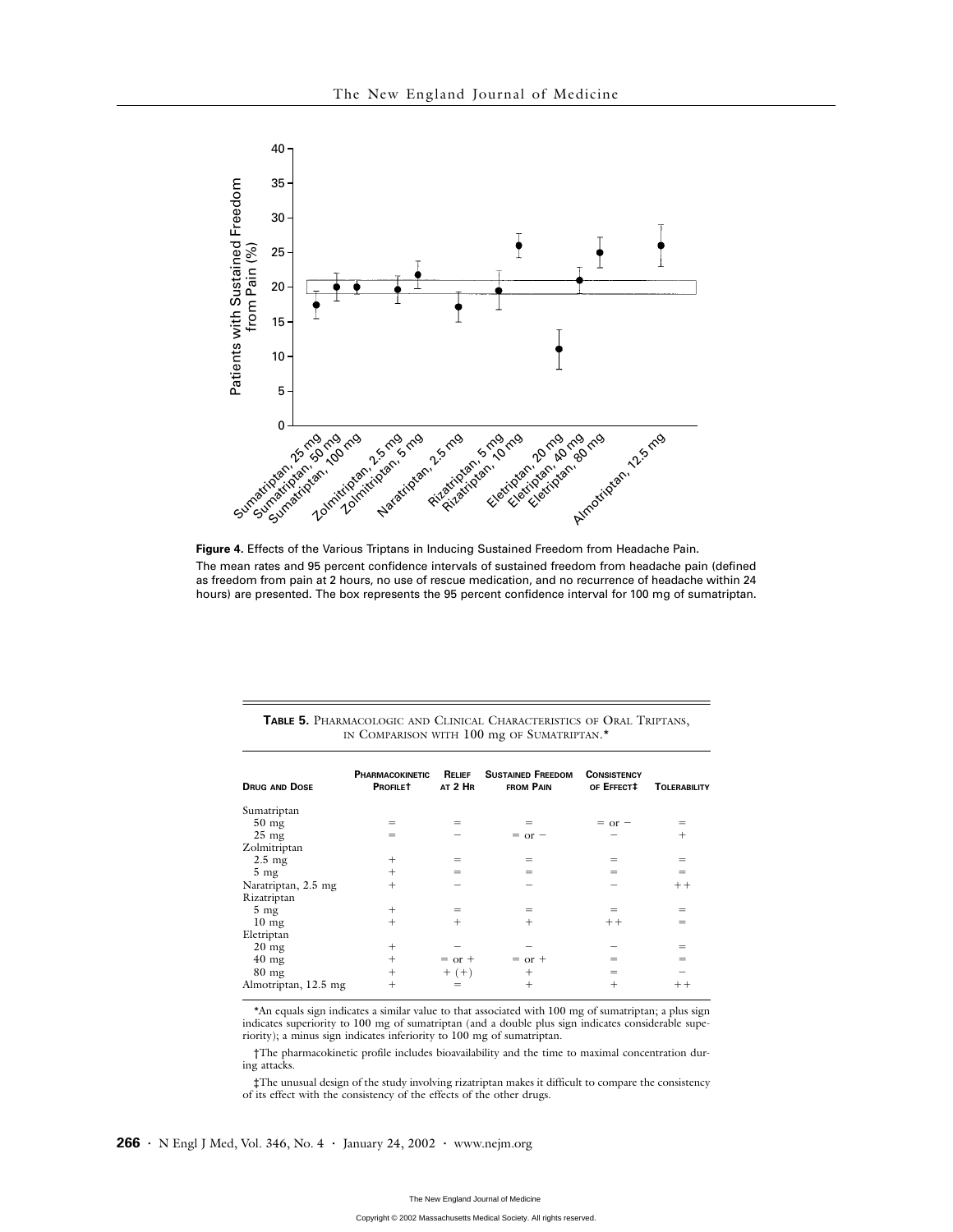ated symptoms, the preference of the patient, and the history of treatment. In patients with little headache-related disability, it is usually appropriate to initiate treatment with one or more analgesic drugs and to escalate treatment as needed. In a recent clinical trial, the probability of successful treatment with aspirin and metoclopramide decreased as the severity of headache-related disability increased. Among the most disabled 25 percent of patients (MIDAS grade IV126), the attacks were controlled successfully with a combination of aspirin and metoclopramide in only 26 percent of the patients.127 It is critical to establish realistic expectations and to advise patients to seek follow-up care if treatment fails. In patients with substantial disability, it is appropriate to prescribe a triptan early in the course of treatment, in keeping with a stratified approach to care.<sup>127</sup>

## **THE FUTURE OF MIGRAINE TREATMENT**

Although the triptans represent an important advance, they are ineffective in some patients. A crucial improvement would be a treatment for acute attacks that had no vascular effects — in other words, an antimigraine treatment with exclusively neural action.

If the hypothesis that neurogenic inflammation caused the pain was correct, selective neuronally active compounds with peripheral action should be effective.128 Unfortunately, antagonists of neurokinin-1 receptors (which mediate the biologic actions of substance P),<sup>129-133</sup> an endothelin antagonist,<sup>134</sup> a neurosteroid,135 and two specific inhibitors of the extravasation of plasma protein (CP122,288136 and 4991W93137) have proved ineffective in clinical trials. The selective  $5-HT_{1F}$ –receptor agonist LY334370<sup>98</sup> was effective, but it may act on both peripheral and central trigeminal targets.102 However, purely neural compounds do work. The *a*-amino-3-hydroxy-5 methyl-4-isoxazole propionic acid–kainate antagonist LY293558138 and GR79236, a selective adenosine- $A_1$ –receptor agonist,<sup>139,140</sup> have proved effective in acute attacks of migraine. Another nonvascular approach would be to block the effects of calcitoningene–related peptide,<sup>47</sup> and suitable compounds that do so are now available.141 Another approach is blockade of nitric oxide synthesis, which has proved effective in one preliminary study.142

There are novel clinical-trial designs and end points that are expected to reflect clinical practice more accurately. These end points include efficacy over the course of multiple attacks (intrapatient consistency), sustained freedom from pain over a 24-hour period, and the preference of the patient. Furthermore, socalled ASAP (as soon as possible) trials, in which patients are allowed to treat their attacks as soon as they are sure migraine is developing, will better reflect the nature of migraine treatment in real life.143

Finally, patients prefer not to have attacks at all. Current prophylactic therapies for migraine are relatively nonspecific, their efficacy is moderate, and they have substantial side effects.<sup>52</sup> Studying the mechanisms involved in the onset of migraine23,24 and the predisposition to attacks<sup>144</sup> is likely to lead to more specific, more efficacious, and better-tolerated prophylactic drugs. We are very optimistic about the future for persons with migraine.

Dr. Goadsby is a Wellcome Senior Research Fellow.

Dr. Goadsby has received research grants from or served as a consultant to Abbott, Allergan, Almirall Prodesfarma, AstraZeneca, Bristol-Myers Squibb, Elan, Glaxo SmithKline, Merck, Ortho-McNeil, Pfizer, Pharmacia, Pierre Fabre, and Vanguard.

Dr. Lipton has received research grants or served as a consultant to Abbott, Allergan, American Home Products, AstraZeneca, Bristol-Myers Squibb, Elan, Glaxo SmithKline, Johnson & Johnson, Merck, Pfizer, Pharmacia, and Vanguard.

Dr. Ferrari has received research grants from or served as a consultant to Abbott, Allergan, Almirall Prodesfarma, AstraZeneca, Elan, Glaxo Smith-Kline, Merck, Pfizer, Pharmacia, and Pierre Fabre.

#### **REFERENCES**

**1.** Lance JW, Goadsby PJ. Mechanism and management of headache. 6th ed. Boston: Butterworth–Heinemann, 1998.

**2.** Silberstein SD, Lipton RB, Goadsby PJ. Headache in clinical practice. Oxford, England: Isis Medical Media, 1998.

**3.** Goadsby PJ, Silberstein SD, eds. Headache. Vol. 17 of Blue books of practical neurology. Boston: Butterworth–Heinemann, 1997.

**4.** Lipton RB, Diamond S, Reed M, Diamond ML, Stewart WF. Migraine diagnosis and treatment: results from the American Migraine Study II. Headache 2001;41:638-45.

**5.** Olesen J, Tfelt-Hansen P, Welch KMA. The headaches. 2nd ed. Philadelphia: Lippincott Williams & Wilkins, 2000.

**6.** Headache Classification Committee of the International Headache Society. Classification and diagnostic criteria for headache disorders, cranial neuralgias and facial pain. Cephalalgia 1998;8:Suppl 7:1-96.

**7.** Goadsby PJ, Olesen J. Diagnosis and management of migraine. BMJ 1996;312:1279-83.

**8.** Lance JW. Headache and face pain. Med J Aust 2000;172:450-5. **9.** Rasmussen BK, Olesen J. Migraine with aura and migraine without

aura: an epidemiological study. Cephalalgia 1992;12:221-8.

**10.** Launer LJ, Terwindt GM, Ferrari MD. The prevalence and characteristics of migraine in a population-based cohort: the GEM study. Neurology 1999;53:537-42.

**11.** Stewart WF, Lipton RB, Kolodner K, Liberman J, Sawyer J. Reliability of the Migraine Disability Assessment score in a population-based sample of headache sufferers. Cephalalgia 1999;19:107-14.

**12.** Stewart WF, Lipton RB, Celentano DD, Reed ML. Prevalence of migraine headache in the United States: relation to age, income, race and other sociodemographic factors. JAMA 1992;267:64-9.

**13.** Rasmussen BK, Olesen J. Symptomatic and nonsymptomatic headaches in a general population. Neurology 1992;42:1225-31.

**14.** Steiner TJ, Stewart WF, Kolodner K, Liberman J, Lipton RB. Epide-

miology of migraine in England. Cephalalgia 1999;19:305-6. abstract. **15.** Lipton RB, Stewart WF, von Korff M. Burden of migraine: societal

costs and therapeutic opportunities. Neurology 1997;48:Suppl 3:S4-S9. **16.** Menken M, Munsat TL, Toole JF. The Global Burden of Disease Study: implications for neurology. Arch Neurol 2000;57:418-20.

**17.** Goadsby PJ. Pathophysiology of headache. In: Silberstein SD, Lipton RB, Dalessio DJ, eds. Wolff 's headache and other head pain. 7th ed. Oxford, England: Oxford University Press, 2001:57-72.

**18.** May A, Goadsby PJ. The trigeminovascular system in humans: pathophysiologic implications for primary headache syndromes of the neural influences on the cerebral circulation. J Cereb Blood Flow Metab 1999;19: 115-27.

**19.** Ophoff RA, Terwindt GM, Vergouwe MN, et al. Familial hemiplegic migraine and episodic ataxia type-2 are caused by mutations in the Ca2+ channel gene CACNL1A4. Cell 1996;87:543-52.

**20.** Terwindt GM, Ophoff RA, van Eijk R, et al. Involvement of the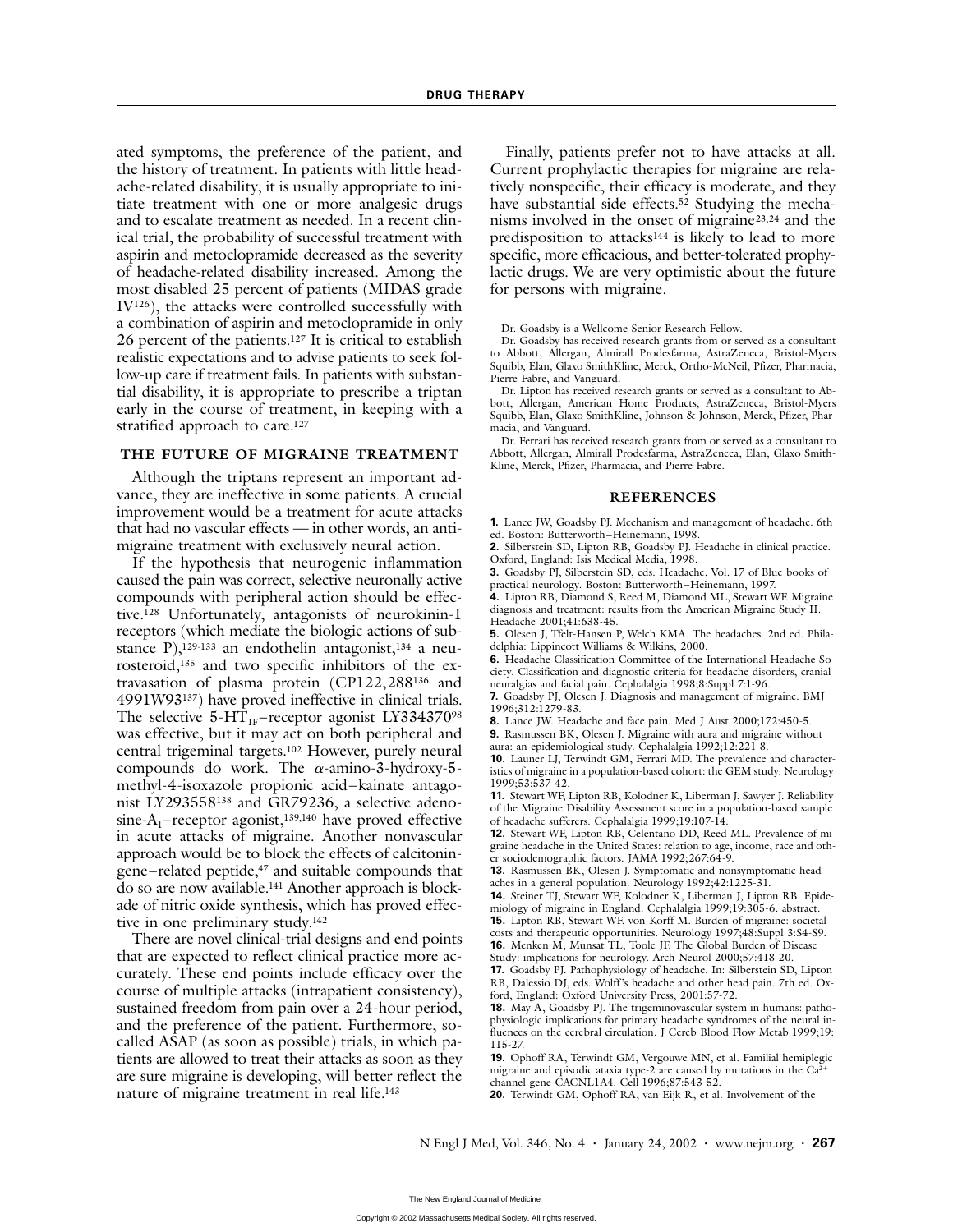CACNA1A gene containing region on 19p13 in migraine with and without aura. Neurology 2001;56:1028-32.

**21.** Gowers WR. A manual of diseases of the nervous system. Philadelphia: P. Blakiston, 1888.

**22.** Goadsby PJ. Migraine, aura, and cortical spreading depression: why are we still talking about it? Ann Neurol 2001;49:4-6.

**23.** Weiller C, May A, Limmroth V, et al. Brain stem activation in spontaneous human migraine attacks. Nat Med 1995;1:658-60.

**24.** Bahra A, Matharu MS, Buchel C, Frackowiak RSJ, Goadsby PJ. Brainstem activation specific to migraine headache. Lancet 2001;357:1016-7. **25.** Leão AAP. Spreading depression of activity in the cerebral cortex.

J Neurophysiol 1944;7:359-90.

**26.** Olesen J, Larsen B, Lauritzen M. Focal hyperemia followed by spreading oligemia and impaired activation of rCBF in classic migraine. Ann Neurol 1981;9:344-52.

**27.** Woods RP, Iacoboni M, Mazziotta JC. Bilateral spreading cerebral hypoperfusion during spontaneous migraine headache. N Engl J Med 1994; 331:1689-92.

**28.** Sanchez del Rio M, Bakker D, Wu O, et al. Perfusion weighted imaging during migraine: spontaneous visual aura and headache. Cephalalgia 1999;19:701-7.

**29.** Cutrer FM, Sorensen AG, Weisskoff RM, et al. Perfusion-weighted imaging defects during spontaneous migrainous aura. Ann Neurol 1998;43: 25-31.

**30.** Lauritzen M. Pathophysiology of the migraine aura: the spreading depression theory. Brain 1994;117:199-210.

**31.** Hadjikhani N, Sanchez Del Rio M, Wu O, et al. Mechanisms of migraine aura revealed by functional MRI in human visual cortex. Proc Natl Acad Sci U S A 2001;98:4687-92.

**32.** Olesen J, Friberg L, Olsen TS, et al. Timing and topography of cerebral blood flow, aura, and headache during migraine attacks. Ann Neurol 1990;28:791-8.

**33.** Cao Y, Welch KMA, Aurora S, Vikingstad EM. Functional MRI-BOLD of visually triggered headache in patients with migraine. Arch Neurol 1999;56:548-54.

**34.** Burstein R, Yarnitsky D, Goor-Aryeh I, Ransil BJ, Bajwa ZH. An association between migraine and cutaneous allodynia. Ann Neurol 2000;47: 614-24.

**35.** McNaughton FL, Feindel WH. Innervation of intracranial structures: a reappraisal. In: Rose FC, ed. Physiological aspects of clinical neurology. Oxford, England: Blackwell Scientific, 1977:279-93.

**36.** Martins IP, Baeta E, Paiva T, Campos J, Gomes L. Headaches during intracranial endovascular procedures: a possible model of vascular headache. Headache 1993;33:227-33.

**37.** Nichols FT III, Mawad M, Mohr JP, Hilal S, Adams RJ. Focal headache during balloon inflation in the vertebral and basilar arteries. Headache 1993;33:87-9.

**38.** Cushing H. The sensory distribution of the fifth cranial nerve. Bull Johns Hopkins Hosp 1904;15:213-32.

**39.** Penfield W, McNaughton F. Dural headache and innervation of the dura mater. Arch Neurol Psychiatry 1940;44:43-75.

**40.** Feindel W, Penfield W, McNaughton F. The tentorial nerves and localization of intracranial pain in man. Neurology 1960;10:555-63.

**41.** Arbab MA-R, Wiklund L, Svendgaard NA. Origin and distribution of cerebral vascular innervation from superior cervical, trigeminal and spinal ganglia investigated with retrograde and anterograde WGA-HRP tracing in the rat. Neuroscience 1986;19:695-708.

**42.** Hoskin KL, Zagami A, Goadsby PJ. Stimulation of the middle meningeal artery leads to bilateral Fos expression in the trigeminocervical nucleus: a comparative study of monkey and cat. J Anat 1999;194:579-88.

**43.** Goadsby PJ, Hoskin KL. The distribution of trigeminovascular afferents in the nonhuman primate brain *Macaca nemestrina*: a c-fos immunocytochemical study. J Anat 1997;190:367-75.

**44.** Kerr FWL. A mechanism to account for frontal headache in cases of posterior-fossa tumors. J Neurosurg 1961;18:605-9.

**45.** Goadsby PJ, Knight YE, Hoskin KL. Stimulation of the greater occipital nerve increases metabolic activity in the trigeminal nucleus caudalis and cervical dorsal horn of the cat. Pain 1997;73:23-8.

**46.** Bartsch T, Goadsby PJ. Stimulation of the greater occipital nerve (GON) enhances responses of dural responsive convergent neurons in the trigemino-cervical complex in the rat. Cephalalgia 2001;21:401-2. abstract.

**47.** Goadsby PJ, Edvinsson L, Ekman R. Vasoactive peptide release in the extracerebral circulation of humans during migraine headache. Ann Neurol 1990;28:183-7.

**48.** Moskowitz MA, Cutrer FM. Sumatriptan: a receptor-targeted treatment for migraine. Annu Rev Med 1993;44:145-54.

**49.** May A, Shepheard S, Wessing A, Hargreaves RJ, Goadsby PJ, Diener HC. Retinal plasma extravasation in animals but not in humans: implications for the pathophysiology of migraine. Brain 1998;121:1231-7.

**50.** May A, Buchel C, Turner R, Goadsby PJ. Magnetic resonance angiography in facial and other pain: neurovascular mechanisms of trigeminal sensation. J Cereb Blood Flow Metab 2001;21:1171-6.

**51.** Silberstein SD, Rosenberg J. Multispecialty consensus on diagnosis and treatment of headache. Neurology 2000;54:1553.

**52.** Welch KMA. Drug therapy of migraine. N Engl J Med 1993;329: 1476-83.

**53.** Lipton RB, Stewart WF, Cady R, et al. 2000 Wolfe Award: sumatriptan for the range of headaches in migraine sufferers: results of the Spectrum Study. Headache 2000;40:783-91.

**54.** Harrison SD, Balawi SA, Feinmann C, Harris M. Atypical facial pain: a double-blind placebo-controlled crossover pilot study of subcutaneous sumatriptan. Eur Neuropsychopharmacol 1997;7:83-8.

**55.** Jhee SS, Salazar DE, Ford NF, Fulmor IE, Sramek JJ, Cutler NR. Monitoring of acute migraine attacks: placebo response and safety data. Headache 1998;38:35-8.

**56.** Mathew NT, Rapoport A, Saper J, et al. Efficacy of gabapentin in migraine prophylaxis. Headache 2001;41:119-28.

**57.** Potter DL, Hart DE, Calder CS, Storey JR. A double-blind, randomized, placebo-controlled, parallel study to determine the efficacy of topiramate in the prophylactic treatment of migraine. Neurology 2000;54:Suppl 3:A15. abstract.

**58.** Graham JR, Suby HI, LeCompte PR, Sadowsky NL. Fibrotic disorders associated with methysergide therapy for headache. N Engl J Med 1966;274:359-68.

**59.** Graham JR. Cardiac and pulmonary fibrosis during methysergide therapy for headache. Am J Med Sci 1967;254:1-12.

**60.** Silberstein SD. Divalproex sodium in headache: literature review and clinical guidelines. Headache 1996;36:547-55.

**61.** Cady RK, Sheftell F, Lipton RB, et al. Effect of early intervention with sumatriptan on migraine pain: retrospective analyses of data from three clinical trials. Clin Ther 2000;22:1035-48.

**62.** Tfelt-Hansen P, Henry P, Mulder LJ, Scheldewaert RG, Schoenen J, Chazot G. The effectiveness of combined oral lysine acetylsalicylate and metoclopramide compared with oral sumatriptan for migraine. Lancet 1995;346:923-6.

**63.** Tfelt-Hansen P, Olesen J. Effervescent metoclopramide and aspirin (Migravess) versus effervescent aspirin or placebo for migraine attacks: a double-blind study. Cephalalgia 1984;4:107-11.

**64.** Lipton RB, Baggish JE, Stewart WF, Codispoti JR, Fu M. Efficacy and safety of acetaminophen in the nonprescription treatment of migraine: results of a randomized, double-blind, placebo-controlled, population-based study. Arch Intern Med 2000;160:3486-92.

**65.** Welch KMA. Naproxen sodium in the treatment of migraine. Cephalalgia 1986;6:Suppl 4:85-92.

**66.** Kellstein DE, Lipton RB, Geetha R, et al. Evaluation of a novel solubilized formulation of ibuprofen in the treatment of migraine headache: a randomized, double-blind, placebo-controlled, dose-ranging study. Cephalalgia 2000;20:233-43.

**67.** Lipton RB, Stewart WF, Ryan RE Jr, Saper J, Silberstein S, Sheftell F. Efficacy and safety of acetaminophen, aspirin, and caffeine in alleviating migraine headache pain: three double-blind, randomized, placebo-controlled trials. Arch Neurol 1998;55:210-7.

**68.** Goldstein J, Hoffman HD, Armellino JJ, et al. Treatment of severe, disabling migraine attacks in an over-the-counter population of migraine sufferers: results from three randomized, placebo-controlled studies of the combination of acetaminophen, aspirin, and caffeine. Cephalalgia 1999;19:684-91. **69.** Volans GN. Absorption of effervescent aspirin during migraine. Br Med J 1974;4:265-8.

**70.** Cottrell J, Mann SG, Hole J. A combination of ibuprofen lysine (IBL) and domperidone maleate (DOM) in the acute treatment of migraine: a double-blind study. Cephalalgia 2000;20:269. abstract.

**71.** Appropriate use of ergotamine tartrate and dihydroergotamine in the treatment of migraine and status migrainosus (summary statement): report of the Quality Standards Subcommittee of the American Academy of Neurology. Neurology 1995;45:585-7.

**72.** Tfelt-Hansen P, Saxena PR, Dahlof C, et al. Ergotamine in the acute treatment of migraine: a review and European consensus. Brain 2000;123: 9-18.

**73.** Plosker GL, McTavish D. Sumatriptan: a reappraisal of its pharmacology and therapeutic efficacy in the acute treatment of migraine and cluster headache. Drugs 1994;47:622-51.

**74.** Cabarrocas X, Salvà M. Pharmacokinetic and metabolic data on almotriptan, a new antimigraine drug. Cephalalgia 1997;17:421. abstract.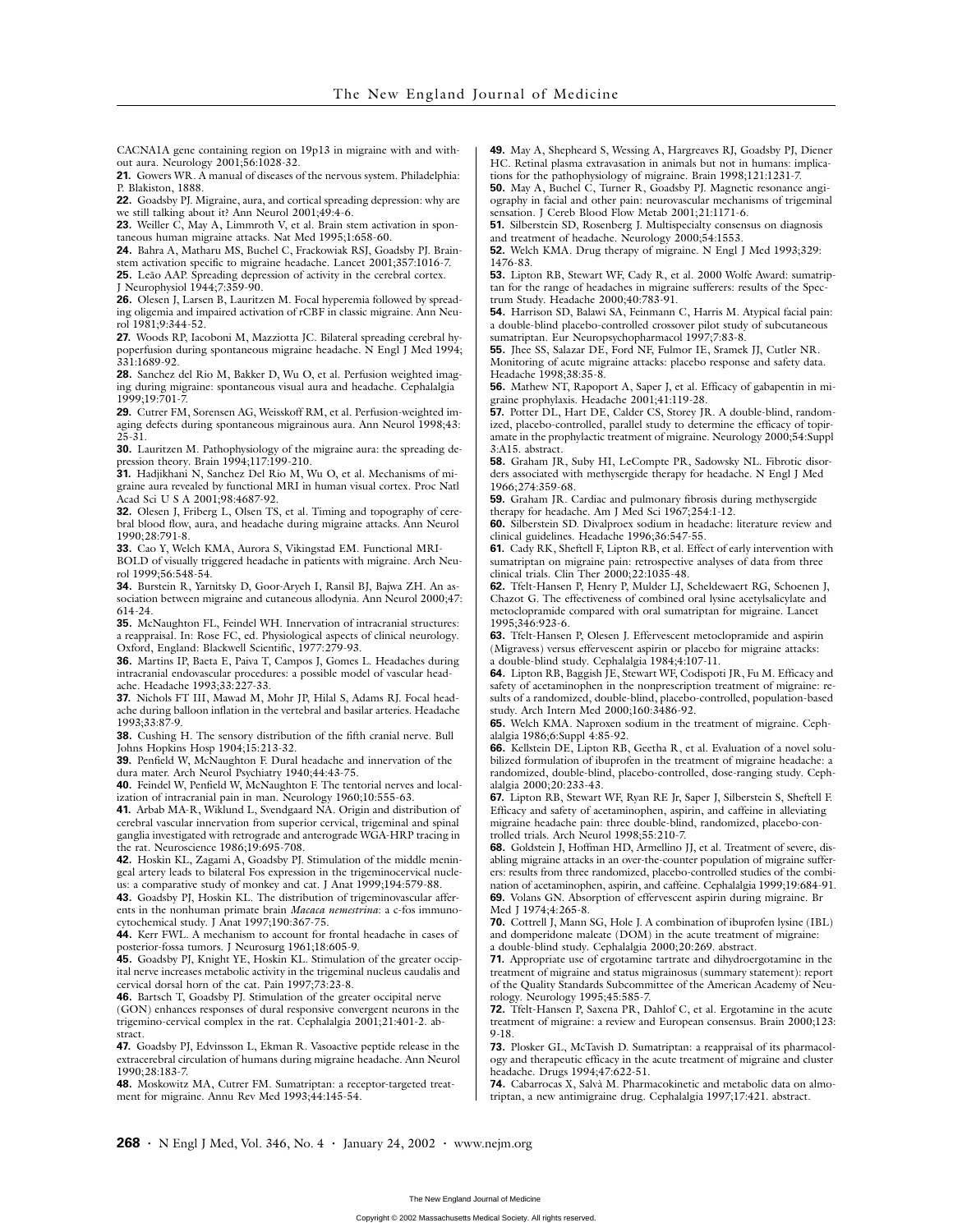**75.** Cabarrocas X, Jansat JM, Ferrer P, Luria X. Pharmacokinetics of oral almotriptan during and outside a migraine attack. Cephalalgia 2000;20: 417-8. abstract.

**76.** Milton KA, Allen MJ, Abel S, et al. The safety, tolerability, pharmacokinetics and pharmacodynamics of oral and intravenous eletriptan, a potent and selective "5HT<sub>1D</sub>-like" receptor partial agonist. Cephalalgia 1997; 17:414. abstract.

**77.** Morgan P, Rance D, James G, Mitchell R, Milton A. Comparative absorption and elimination of eletriptan in rat, dog and human. Cephalalgia 1997;17:414. abstract.

**78.** Buchan P, Ward C, Zeig S. Frovatriptan pharmacokinetics are unaffected during a migraine attack. Cephalalgia 1999;19:365. abstract.

**79.** Buchan P, Keywood C, Ward C. Pharmacokinetics of frovatriptan

(VML251/SB 209509) in healthy young and elderly male and female subjects. Cephalalgia 1998;18:410. abstract.

**80.** Kempsford RD, Baille P, Fuseau E. Oral naratriptan tablets (2.5– 10 mg) exhibit dose-proportional pharmacokinetics. Cephalalgia 1997;17: 408. abstract.

**81.** Fuseau E, Baille P, Kempsford RD. A study to determine the absolute oral bioavailability of naratriptan. Cephalalgia 1997;17:417. abstract.

**82.** Sciberras DG, Polvino WJ, Gertz BJ, et al. Initial human experience with MK-462 (rizatriptan): a novel  $5-HT_{1D}$  agonist. Br J Clin Pharmacol 1997;43:49-54. [Erratum, Br J Clin Pharmacol 1997;43:450.]

**83.** Lee Y, Conroy JA, Stepanavage ME, et al. Pharmacokinetics and tol-erability of oral rizatriptan in healthy male and female volunteers. Br J Clin Pharmacol 1999;47:373-8.

**84.** Seaber E, On N, Phillips S, Churchus R, Posner J, Rolan P. The tolerability and pharmacokinetics of the novel antimigraine compound 311C90 in healthy male volunteers. Br J Clin Pharmacol 1996;41:141- 7.

**85.** Thomsen LL, Dixon R, Lassen LH, et al. 311C90 (zolmitriptan), a novel centrally and peripheral acting oral 5-hydroxytryptamine-1D agonist: a comparison of its absorption during a migraine attack and in a migrainefree period. Cephalalgia 1996;16:270-5.

**86.** Palmer KJ, Spencer CM. Zolmitriptan. CNS Drugs 1997;7:468-78. **87.** Welch KMA, Mathew NT, Stone P, Rosamond W, Saiers J, Gutterman D. Tolerability of sumatriptan: clinical trials and post-marketing experience. Cephalalgia 2000;20:687-95. [Erratum, Cephalalgia 2001;21:164-5.]

**88.** Humphrey PPA, Feniuk W, Perren MJ, Beresford IJM, Skingle M, Whalley ET. Serotonin and migraine. Ann N Y Acad Sci 1990;600:587-98. **89.** Sicuteri F, Testi A, Anselmi B. Biochemical investigations in headache: increase in hydroxyindoleacetic acid excretion during migraine attacks. Int Arch Allergy Appl Immunol 1961;19:55-8.

**90.** Curran DA, Hinterberger H, Lance JW. Total plasma serotonin, 5-hydroxyindoleacetic acid and p-hydroxy-m-methoxymandelic acid excretion in normal and migrainous subjects. Brain 1965;88:997-1010.

**91.** Anthony M, Hinterberger H, Lance JW. Plasma serotonin in migraine and stress. Arch Neurol 1967;16:544-52.

**92.** Kimball RW, Friedman AP, Vallejo E. Effect of serotonin in migraine patients. Neurology 1960;10:107-11.

**93.** Lance JW, Anthony M, Hinterberger H. The control of cranial arteries by humoral mechanisms and its relation to the migraine syndrome. Headache 1967;7:93-102.

**94.** Johnston BM, Saxena PR. The effect of ergotamine on tissue blood flow and the arteriovenous shunting of radioactive microspheres in the head. Br J Pharmacol 1978;63:541-9.

**95.** Feniuk W, Humphrey PPA, Perren MJ. The selective carotid arterial vasoconstrictor action of GR43175 in anaesthetized dogs. Br J Pharmacol 1989;96:83-90.

**96.** Hoyer D, Clarke DE, Fozard JR, et al. International Union of Pharmacology classification of receptors for 5-hydroxytryptamine (serotonin). Pharmacol Rev 1994;46:157-203.

**97.** Hartig PR, Hoyer D, Humphrey PPA, Martin GR. Alignment of receptor nomenclature with the human genome: classification of 5-HT1B and 5-HT1D receptor subtypes. Trends Pharmacol Sci 1996;17:103-5.

**98.** Goldstein DJ, Roon KI, Offen WW, et al. Selective serotonin 1F  $(5-HT_{IF})$  receptor agonist LY334370 for acute migraine: a randomised controlled trial. Lancet 2001;358:1230-4.

**99.** Pregenzer JF, Alberts GL, Im WB, et al. Differential pharmacology between the guinea-pig and the gorilla 5-HT<sub>1D</sub> receptor as probed with isochromans (5-HT<sub>1D</sub>-selective ligands). Br J Pharmacol 1999;127:468-72. **100.** Gomez-Mancilla B, Cutler NR, Leibowitz MT, et al. Safety and ef-

ficacy of PNU-142633, a selective  $5-HT_{1D}$  agonist, in patients with acute migraine. Cephalalgia 2001;21:727-32.

**101.** Fleishaker JC, Pearson LK, Knuth DW, et al. Pharmacokinetics and tolerability of a novel 5-HT1D agonist, PNU-142633F. Int J Clin Pharmacol Ther 1999;37:487-92.

**102.** Goadsby PJ. The pharmacology of headache. Prog Neurobiol 2000; 62:509-25.

**103.** Humphrey PPA, Goadsby PJ. The mode of action of sumatriptan is vascular? A debate. Cephalalgia 1994;14:401-10.

**104.** John GW, Perez M, Pawels PJ, Le Grand B, Verscheure Y, Colpaert FC. Donitriptan, a unique high efficacy 5-HT<sub>1B/1D</sub> agonist: key features and acute antimigraine potential. CNS Drug Rev 2000;6:278-89.

**105.** Lipton RB, Stewart WF. Acute migraine therapy: do doctors understand what patients with migraine want from therapy? Headache 1999;39: Suppl 2:S20-S26.

**106.** The Subcutaneous Sumatriptan International Study Group. Treat-

ment of migraine attacks with sumatriptan. N Engl J Med 1991;325:316- 21.

**107.** Tepper SJ, Cochran A, Hobbs S, Woessner M. Sumatriptan suppositories for the acute treatment of migraine. Int J Clin Pract 1998;52:31-5. **108.** Dahlof C. Sumatriptan nasal spray in the acute treatment of migraine: a review of clinical studies. Cephalalgia 1999;19:769-78.

**109.** Maassen VanDenBrink A, Reekers M, Bax WA, Ferrari MD, Saxena PR. Coronary side-effect potential of current and prospective antimigraine drugs. Circulation 1998;98:25-30.

**110.** Smith D, Shaw D, Hopkins R, et al. Development and characterisation of human 5-HT1B- or 5HT1D-receptor specific antibodies as unique research tools. J Neurosci Methods 1998;80:155-61.

**111.** Longmore J, Shaw D, Smith D, et al. Differential distribution of 5HT1D- and 5HT1B-immunoreactivity within the human trigemino-cerebrovascular system: implications for the discovery of new antimigraine drugs. Cephalalgia 1997;17:833-42.

**112.** Pilgrim AJ. Methodology of clinical trials of sumatriptan in migraine and cluster headache. Eur Neurol 1991;31:295-9.

**113.** Ferrari MD, Roon KI, Lipton RB, Goadsby PJ. Triptans (serotonin,  $5-HT<sub>1B/1D</sub>$  agonists) in acute migraine treatment: a meta-analysis of 53 trials. Lancet 2001;358:1668-75.

**114.** Ferrari MD, Goadsby PJ, Roon KI, Lipton RB. Triptans (serotonin,  $5-HT_{1B/1D}$  agonists) in migraine: methods and detailed results of a meta-<br>analysis of 53 trials. Cephalalgia (in press). of 53 trials. Cephalalgia (in press).

**115.** McQuay HJ, Moore RA. Using numerical results from systematic reviews in clinical practice. Ann Intern Med 1997;126:712-20.

**116.** Tfelt-Hansen P, Block G, Dahlof C, et al. Guidelines for controlled trials of drugs in migraine: second edition. Cephalalgia 2000;20:765-86. **117.** Kramer MS, Matzura-Wolfe D, Polis A, et al. A placebo-controlled crossover study of rizatriptan in the treatment of multiple migraine attacks. Neurology 1998;51:773-81.

**118.** Fowler PA, Lacey LF, Thomas M, Keene ON, Tanner RJN, Baber NS. The clinical pharmacology, pharmacokinetics and metabolism of sumatriptan. Eur Neurol 1991;31:291-4.

**119.** Visser WH, Vriend RH, Jaspers MW, Ferrari MD. Sumatriptan in clinical practice: a 2-year review of 453 migraine patients. Neurology 1996; 47:46-51.

**120.** Visser WH, Ferrari MD, Bayliss EM, Ludlow S, Pilgrim AJ, Subcutaneous Sumatriptan International Study Group. Treatment of migraine attacks with subcutaneous sumatriptan: first placebo-controlled study. Cephalalgia 1992;12:308-13.

**121.** The Sumatriptan Cluster Headache Study Group. Treatment of acute cluster headache with sumatriptan. N Engl J Med 1991;325:322-6.

**122.** Ueberall MA, Wenzel D. Intranasal sumatriptan for the acute treatment of migraine in children. Neurology 1999;52:1507-10.

**123.** Winner P, Saper JR, Nett R, Asgharnejad M, Laurenza A, Peykamian M. Sumatriptan nasal spray in the acute treatment of migraine in adolescent migraineurs. Pediatrics 1999;104:Suppl:694-5. abstract.

**124.** Korsgaard AG. The tolerability, safety and efficacy of oral sumatriptan 50mmg and 100mg for the acute treatment of migraine in adolescents. Cephalalgia 1995;16:98.

**125.** Rothner A, Edwards K, Kerr L, DeBussey S, Asgharnejad M. Efficacy and safety of naratriptan tablets in adolescent migraine. J Neurol Sci 1997;150:Suppl:S106. abstract.

**126.** Lipton RB, Stewart WF, Edmeads J, Sawyer J. Clinical utility of a new instrument assessing migraine disability: the Migraine Disability Assessment (MIDAS) score. Headache 1998;38:390-1. abstract.

**127.** Lipton RB, Stewart WF, Stone AM, Lainez MJA, Sawyer JPC, Disability in Strategies of Care Study Group. Stratified care vs step care strategies for migraine: the Disability in Strategies of Care (DISC) Study: a randomized trial. JAMA 2000;284:2599-605.

**128.** Moskowitz MA. Neurogenic versus vascular mechanisms of

sumatriptan and ergot alkaloids in migraine. Trends Pharmacol Sci 1992; 13:307-11.

**129.** Diener HC. Substance-P antagonist RPR 100893-201 is not effective in human migraine attacks. In: Olesen J, Tfelt-Hansen P, eds. Proceedings